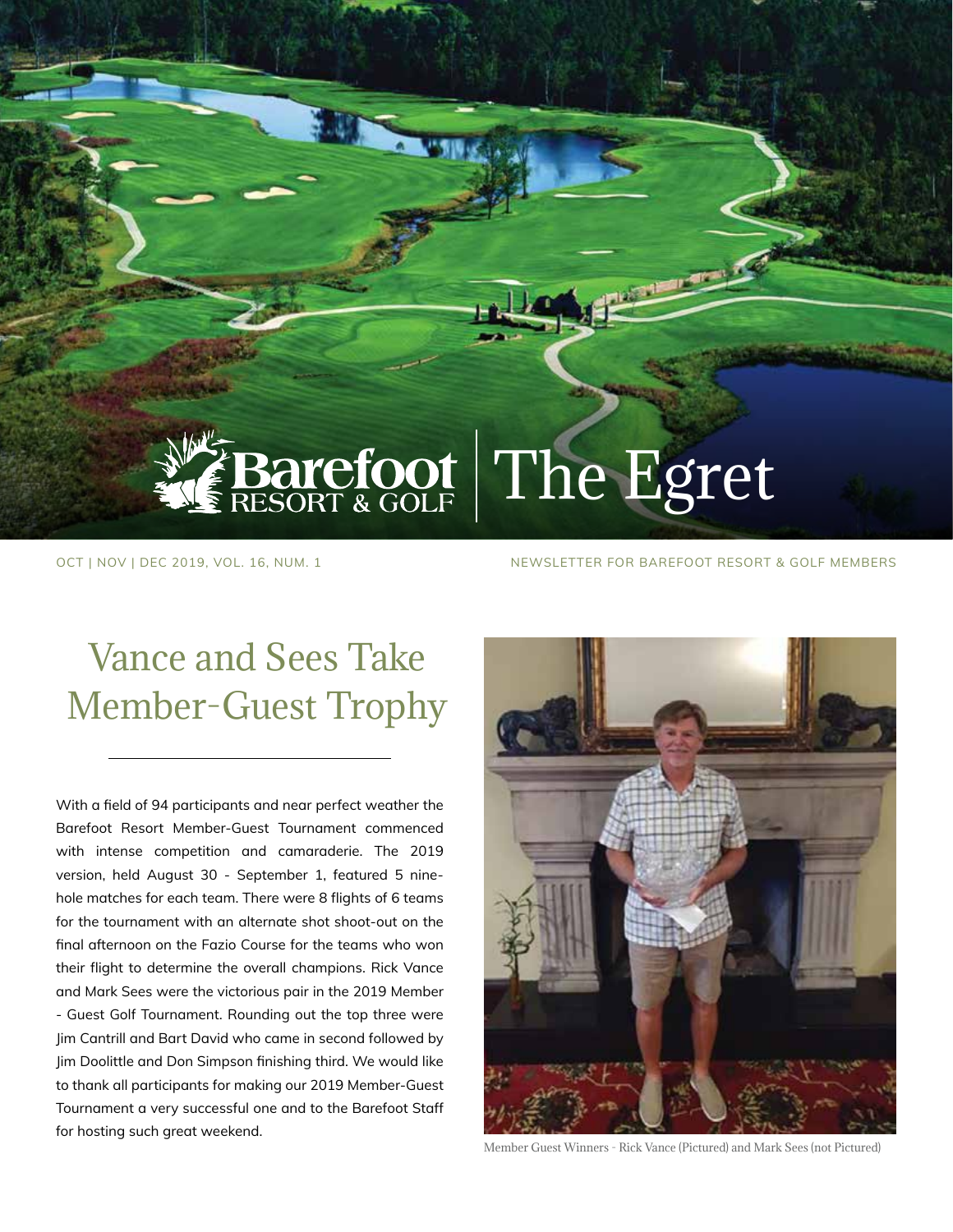# Plans Completed for Member-Member Tournament

Barefoot Tournament officials have put together a first-class Member-Member Tournament for 2019. Scheduled for Saturday, November 9 with a shotgun start on the Norman Course at 10:00 AM, the format will be 9 holes best ball, 9 holes scramble. Handicaps will be established based on fifty percent of the team's combined handicap and adjusted based on course and tees. Officials have set up three different divisions: Men, Women and Couples. Men will be playing from the white tees while ladies play from the gold tees. Men 65+ may elect to play the green tees. The overall champion will be determined by a 3 hole playoff between the three division winners to decide an overall champion. Cost is \$70.00 per person which includes golf, lunch and prizes. Speaking of lunch, the Food and Beverage folks have created a delicious menu that is sure to please all palettes and includes bbq chicken, marinated steak, rigatoni with meatballs and sausage, salad bar, vegetables, baked beans, mashed potatoes, cookies, brownies and beverages. The registration deadline is November 1st and teams may sign up by securing an entry form in the Resort Clubhouse Pro Shop or by logging into the Clubster App and clicking the Club Links tab where you will find a downloadable form in PDF format. For more information, please call Dan Lorig, Tournament Director, at 843-390-3200 or write to tournaments@barefootgolf.com.



2018 Member Member Winners - Bob Erway and Jim Schramek



2019 Egret Cup Winners - The Resort Team



The Coveted Egret Cup Trophy

### Snowbird Golf Program Continues to Grow

Do you know someone who will be spending an extended time on the Grand Strand during the months of December, January, February and March? In 2010, Barefoot initiated a special golf program which allows for a family staying for one to four months to take advantage of some discount golf. Since its inception, the Snowbird Program has continued to grow and has been very beneficial to the resort and community. Based on elements from the current Resort Family Membership, Snowbird enrollment requires dues of \$250 per month and proof of rental of a property along the Grand Strand for a 1 month minimum. Family Members as defined in our guidelines will be able to play for cart fee on Norman, Love and Fazio and receive golfing discounts on the Dye Course as well as other privileges. If you know of someone who fits the snowbird description, please have them call the Membership Dept. at 843-390-3203 for more information.

### Membership Dues Have Slight Change For 2020

Toward the end of each calendar year, management and owners discuss the current dues levels and determine what, if any, adjustments need to be made. On January 1, 2020, membership dues for the Resort Membership will be as follows:

> Property Related Golf Level - \$149.00 per month (increase of \$1.00) Fab Four Golf Level - \$164 per month (increase of \$1.00) Property Related Social Level - \$63.00 per month (remains unchanged) Fab Four Social Level - \$73.00 per month (remains unchanged) Inactive for Multiple Property Owners - \$25.00 per month (remains unchanged) The value of the Resort Membership - remains the same at \$20,000.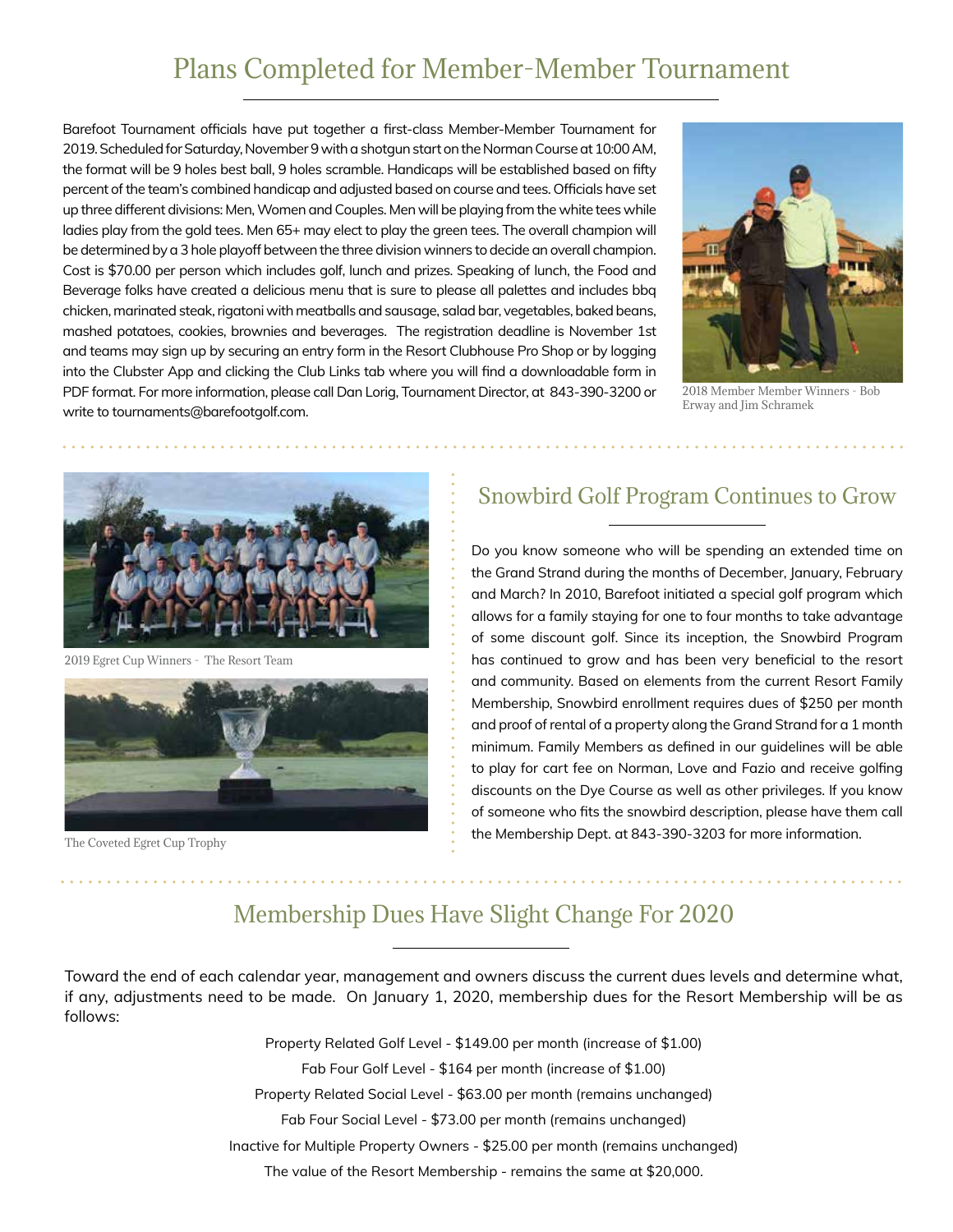# Staff Members Take On New Roles

# Unaccompanied Guest and Social Vouchers

Remember to use the "Unaccompanied Guest Vouchers" (given to golf members) and "Social Member Vouchers" (given to social members) on or before December 31, 2019. Please remember that we do not replace misplaced or lost vouchers. We ask that you please give your vouchers to friends or family prior to them making their trip to our golf courses as we cannot substitute vouchers for ones left at home. Be on the lookout for 2020 vouchers in late December 2019 and place them somewhere that will ensure their use in 2020.



**James Gillespie Head Golf Professional**

James has been with Barefoot Resort & Golf for justover 8 years starting out at The Dye Club as a part-time cart attendant before accepting a full time position at the Resort. James has held positions of Assistant Golf Professional, Tournament Director and most recently Head Golf Professional of Barefoot Resort & Golf. James is excited about the opportunity he has been given and looks forward to facing the challenges this new position may bring.



**Trey Evans -Marketing Director, 1st Assistant-Golf Professional**

Trey joined the Barefoot Family in March of 2014 beginning his career at the Resort as an Assistant Golf Professional. Prior to his Marketing Director promotion, Trey was the Tournament Director organizing tournament events for our Members and also for public groups. As Marketing Director one of Trey's many goals is to continue to draw business and increase revenue for Barefoot Resort & Golf through the promotion of our outstanding facility by attending local Grand Strand Golf Director Association meetings and through multiple Social Media outlets.

# Fall Overseeding Schedule

Norman Course 10/28-10/29 Love Course 10/30 – 10/31 Fazio Course 11/4-11/5 Dye Course 11/6-11/7

\*\* Fall overseeding schedule subject to change depending on weather or events\*\*



**Dan Lorig Tournament Director**

Prior to Barefoot Dan spent 2 years in the pro shop at River Oaks Golf Club. In April of 2016 Dan began his career at Barefoot Resort as an Assistant Golf Pro. Dan is thrilled to begin his new position as Tournament Director. He will be working with large groups and tournament events that are hosted on the Resort Courses. Dan looks forward to continuing to make sure that all Member and Public tournaments are run as efficiently as possible while increasing participation for both.



**Sean Reardon Merchandise Director**

Sean has been with Barefoot Resort & Golf for just over three years, beginning in 2016 as an Assistant Golf Professional in the Resort Pro Shop. With James Gillespie becoming the Head Golf Professional at Barefoot Resort & Golf, Sean is excited about the opportunity to take over as Merchandise Director. Sean looks forward to working with apparel companies in creating a more diverse selection of merchandise for our members and their guests.